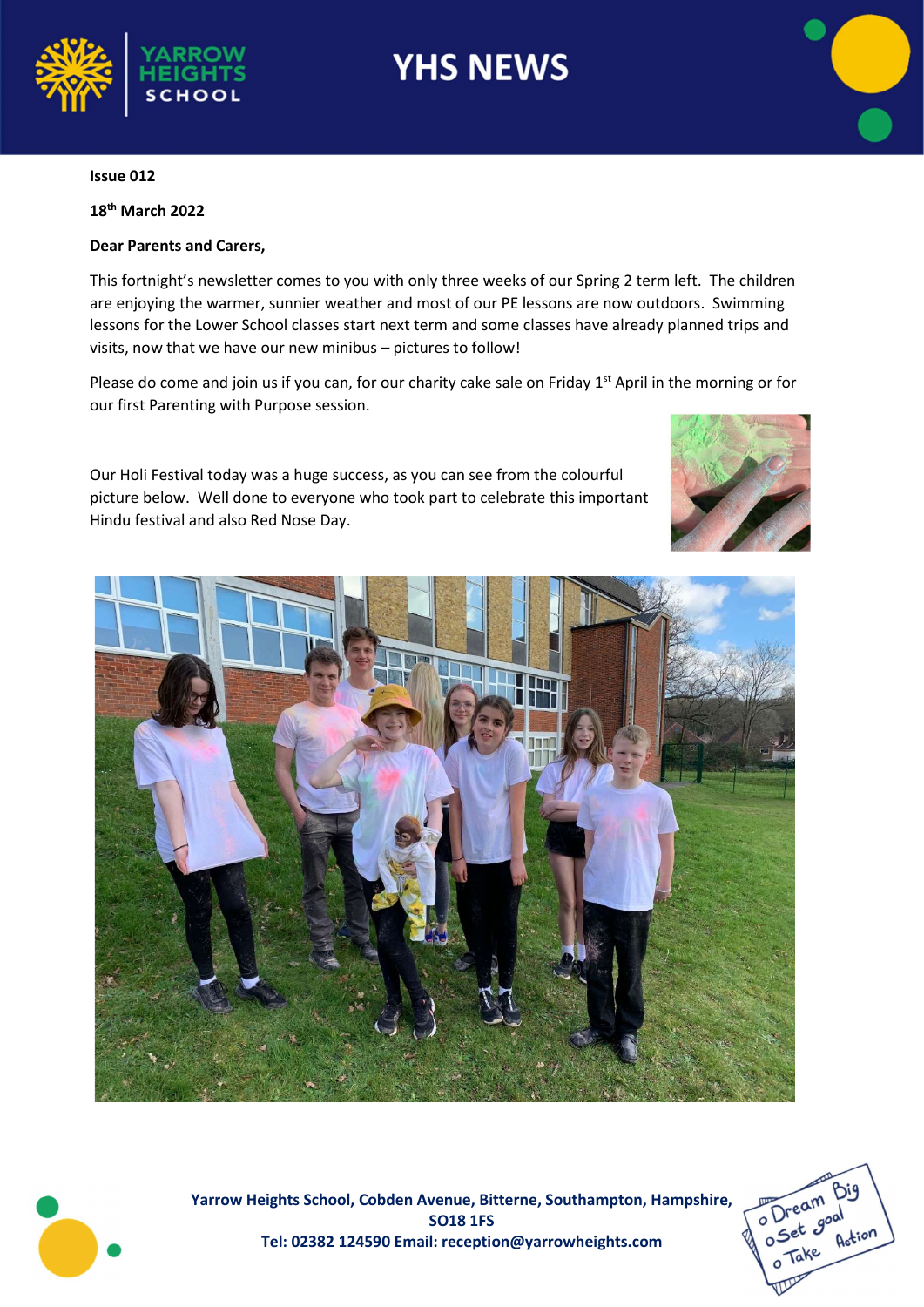



#### Clinical Psychologist

We have appointed a new Consultant Clinical Psychologist to support pupils at Yarrow Heights who are identified as needing this level of support. Damaris will join us once a week starting Thursday 24<sup>th</sup> March.

#### Careers Guidance in Year 9

Year 9 pupils will begin choosing their options next week. We have nearly finished creating our options booklet which will outline the subjects that will be offered in KS4. When we send this home, we would ask you to go through this with your child. This will explain the subjects, their content, how they will be assessed and what sort of pupil may enjoy the subject. It is anticipated that these will be sent home on Monday 21<sup>st</sup> March with further information on the option process.

Pupils in year 9 and upwards receive independent advice on careers and appropriate option choices. An independent careers advisor from EBP South will be visiting the school on Tuesday 22<sup>nd</sup> March to talk to year 9 pupils about their option choices. Mandy, the EBP Careers Advisor, will speak to the year 9 pupils as a group in lesson one and will then be available to meet the pupils on a 1:1 basis. All pupils will be supported throughout this process by our staff.

#### Careers Guidance (virtual and in-person) | EBP South

 If you have any questions about our careers for year 9 event, please feel free to email us and we will respond as soon as possible.

#### Changes to Class Groups

After Easter the school will grow from 8 to 10 class groups, with the arrival of our two new English Teachers Sophia and Sarah and Humanities Teacher Michael. Two of the groups will be in year 9 and they will be beginning their GCSE courses during the summer term, as this gives them a head start.

The timetable will also change because we are altering the school day to include 6 academic lessons a day instead of 5. This will enable us to focus more on English literacy which is an important part of the day and to offer year 9 pupils two options.

Some pupils will be moving to a new group, which gives them an opportunity to make new friends. Pupils who are moving groups after Easter and their parents have all been informed. As we grow we are able to place pupils in groups which are closer to their academic year group. We will have two groups of pupils in year 9 only (moving into year 10 in September), which means that teachers can begin their GCSE courses as soon as the pupils are ready.

Please find attached our social story which we will show to pupils early next week to explain why changes need to happen and how we can support them to manage change – an important life skill.

#### Science Week

This week was British Science Week 2022. The theme this year was growth and pupils have been

Yarrow Heights School, Cobden Avenue, Bitterne, Southampton, Hampshire, SO18 1FS Tel: 02382 124590 Email: reception@yarrowheights.com learning all about the subject. They've been planning and constructing towers from spaghetti and<br>
Yarrow Heights School, Cobden Avenue, Bitterne, Southampton, Hampshire,<br>
SO18 1FS<br>
Tel: 02382 124590 Email: reception@yarrow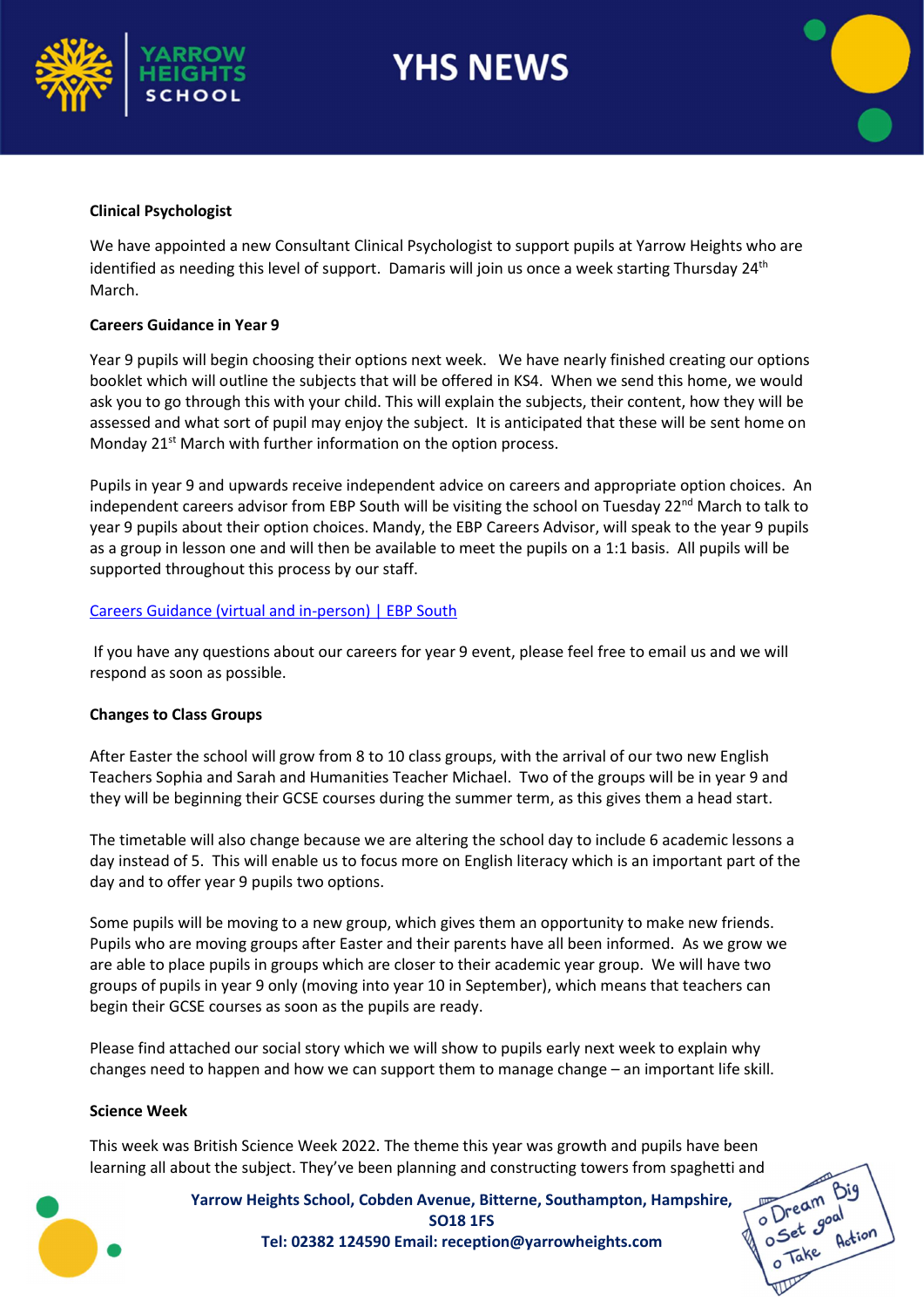



sweets in teams, utilising the values of Yarrow Heights School, including communication, resilience and kindness. Pupils have also been researching potential career paths within STEM (Science, Technology, Engineering and Mathematics) and finding out what key skills they need to develop. We hope they felt inspired by this and they 'grow' their interest in Science in the future.

## Worries about the War

In case your child continues to worry about what's happening in Ukraine, please see some tips below to support you in talking to them about their concerns.

## How to talk to your child about what's happening in Ukraine

#### Follow Their Lead

To avoid giving further information which might feel frightening, ask them what they know about what's happening in Ukraine first. Sometimes as adults we can assume that children know more than they do about a situation, and this can lead to us telling them information which is unnecessary or difficult for them to understand.

## Validate Their Feelings

 Provide space for children and young people to share their feelings about what's happening. Explain that any emotional response to this situation is okay, perhaps name your own emotions around the situation to show how normal an emotional response to this situation is. For example, "I'm feeling Sad for the families in Ukraine too" or "It's a really uncertain time right now, most people can find that tricky". Most importantly- let your child know that you are always there to support them whilst they are experiencing these difficult feelings.

## Pause and Think

 Consider what you are watching around your children and the types of conversations you are having with others in front of them. children are like sponges and will soak up all this information. This could be even more worrying for children who are unlikely to be able to comprehend this information.

## Don't Put Pressure on Yourself

You don't need to know all the answers, none of us do. This is an unprecedented time which is evolving very quickly. Explain to your child that you don't know right now, but you'll get back to them once you have found out the answers. Explain that some hypothetical questions won't have answers too and validate how difficult this can be for us all. It's also important we don't reassure young people and tell them everything will be okay, when the truth is, none of us know what will happen next.

## Be Kind to Yourself

This is a concerning time for all of us, make sure that you have your own support to talk about these concerns with. Practice self-care to manage your own normal response to this situation.